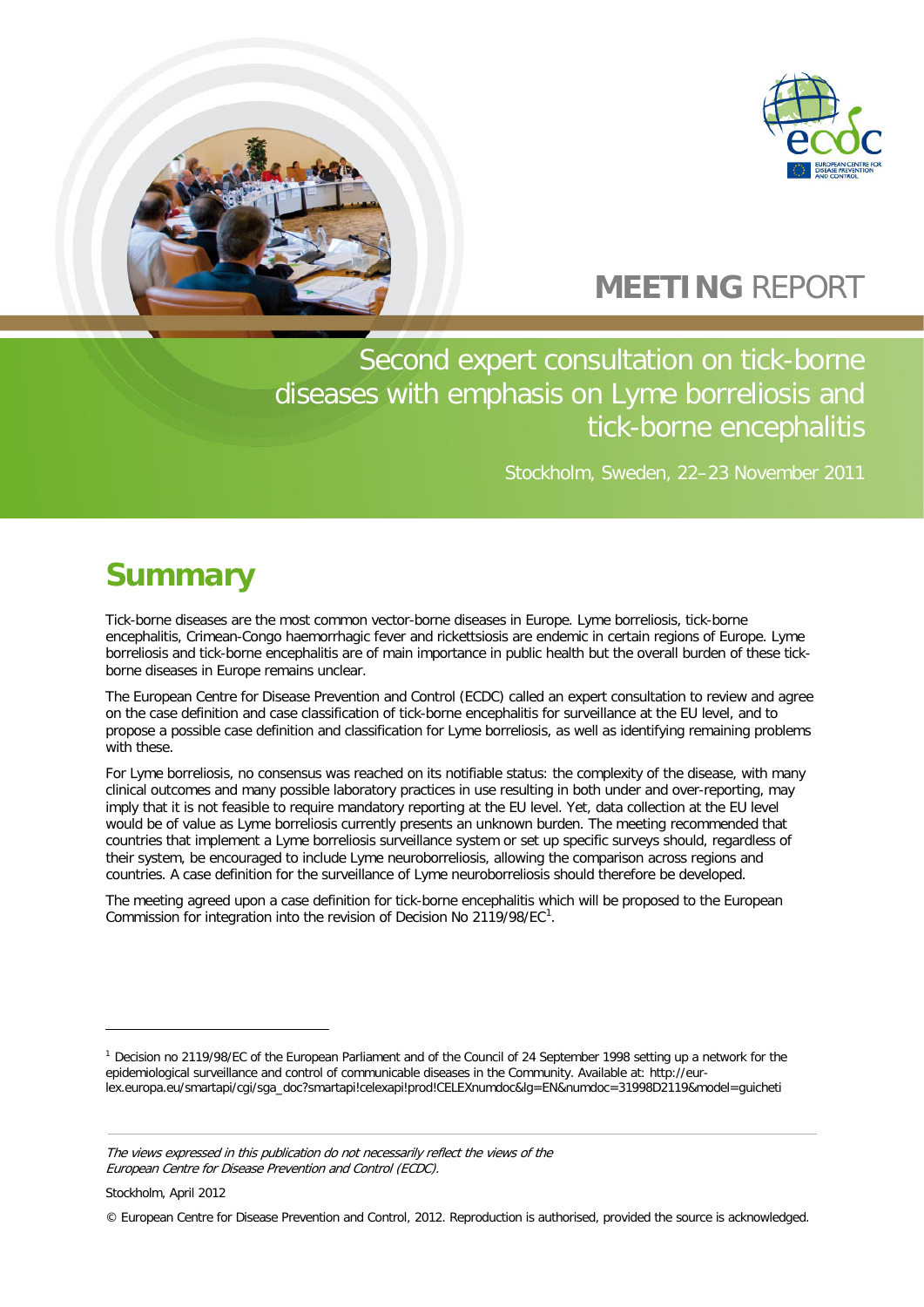## **Background**

The founding regulation<sup>[2](#page-0-1)</sup> establishing the European Centre for Disease Prevention and Control (ECDC) gives ECDC the mandate to strengthen the capacity of the European Union (EU) for the prevention and control of infectious diseases.

Tick-borne diseases are the most common vector-borne diseases in Europe. Lyme borreliosis, tick-borne encephalitis, Crimean-Congo haemorrhagic fever and rickettsiosis are endemic in certain regions of Europe. Lyme borreliosis and tick-borne encephalitis are of main importance in public health and require more attention at the EU level. About 85 000 cases of Lyme borreliosis are reported annually across Europe through various surveillance systems. The mean number of tick-borne encephalitis cases in Europe is almost 2900 per year during the 11-year period leading up to 2010. However, these numbers are to be considered with care due to specific difficulties in diagnosis and case definition. Thus, the overall epidemiology and burden of these tick-borne diseases in Europe remains unclear.

ECDC initiated two studies to update knowledge in regards to Lyme borreliosis and tick-borne encephalitis, Q fever and rickettsiosis.

Recommendations for surveillance of Lyme borreliosis and tick-borne encephalitis at the EU level were issued by the expert consultation that took place at ECDC in November 2010. It was recommended: (1) that tick-borne encephalitis is added to the list of mandatory notifiable diseases in the EU, and that therefore a case definition should be agreed upon; (2) that ECDC proposes a case definition for Lyme borreliosis and a case classification to conform to the system applied with notifiable diseases. This is however challenging due to a number of clinical, laboratory and epidemiological characteristics of Lyme borreliosis.

## **Objective of the consultation**

The objectives of ECDC on tick-borne diseases are to guide, harmonise and enhance the surveillance, and prevention of these diseases in EU Member States, with special emphasis on Lyme borreliosis and tick-borne encephalitis.

From this perspective, the objective of the expert consultation was to review and agree on the case definition and case classification of tick-borne encephalitis for surveillance at the EU level, and to propose a possible case definition and classification for Lyme borreliosis, as well as identifying remaining problems with these. In addition, an overview of the present situation of the main tick-borne disease cases and surveillance systems in the EU was presented.

Experts from various European countries were selected according to their knowledge and expertise in the clinical, epidemiological and public health aspects of tick-borne diseases. None of them declared a relevant conflict of interest concerning the objective of the described consultation.

## **Specific objectives**

The specific objectives of the meeting were: to give an update of knowledge on the epidemiological situation and surveillance systems of tick-borne diseases in the EU, as feedback from questionnaires sent to Member States in early 2011; to agree on an EU case definition for tick-borne encephalitis notification at an EU level; to discuss clinical, epidemiological and laboratory criteria for case definition and case classification of Lyme borreliosis; and to clarify what laboratory methods are suitable or missing for a clear case definition and classification, and which surveillance systems are useful for surveillance at an EU level.

<span id="page-1-0"></span>Based on the outputs of the consultation, ECDC will be able to provide the European Commission with a case definition for tick-borne encephalitis, for integration into the revision of Decision No 2119/98/EC, setting up a network for the epidemiological surveillance and control of communicable diseases in the Community. Regarding Lyme borreliosis, some agreement on case definition and classification criteria for epidemiological surveillance at the EU level was expected, and gaps to be identified.

j

<sup>&</sup>lt;sup>2</sup> Regulation (EC) 851/2004 of the European Parliament and of the Council of 21 April 2004. Available at: [http://eur](http://eur-lex.europa.eu/LexUriServ/LexUriServ.do?uri=CELEX:32004R0851:EN:HTML)[lex.europa.eu/LexUriServ/LexUriServ.do?uri=CELEX:32004R0851:EN:HTML](http://eur-lex.europa.eu/LexUriServ/LexUriServ.do?uri=CELEX:32004R0851:EN:HTML)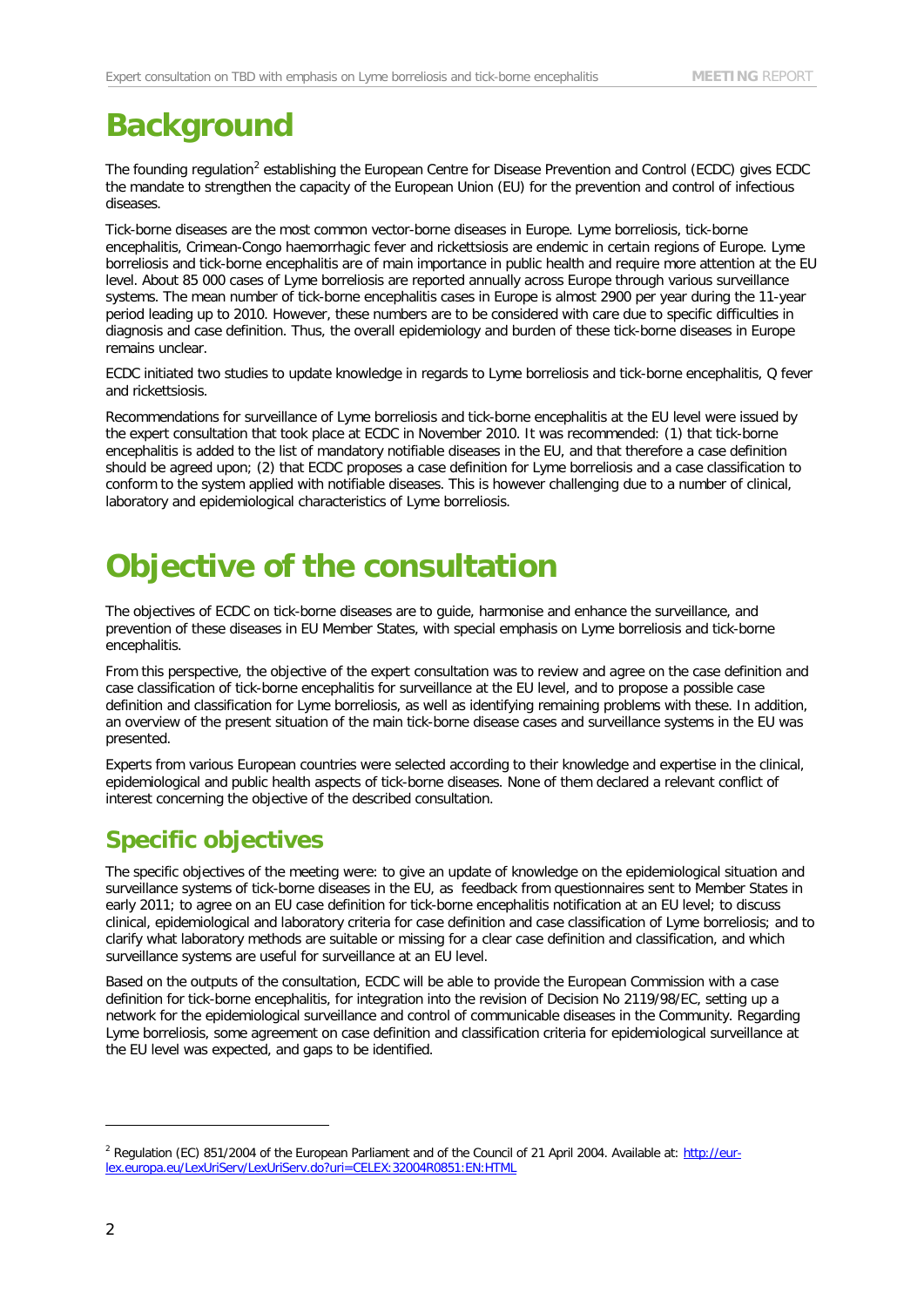j

# **Lyme borreliosis**

## **Overview of the epidemiological situation**

ECDC initiated a study in 2010 to characterise the different reporting systems for Lyme borreliosis in the EU, to identify and assess the current and epidemiologic situation of this disease in the Member States, and to identify key risk areas and risk groups of Lyme borreliosis. A two-step approach was taken by contacting the Member States through official channels and by performing a literature search. Roughly 85 000 cases of Lyme borreliosis are reported annually across Europe, but this is most likely an underestimation. A 2002 study for example estimated 60 000 annual cases in Germany alone<sup>[3](#page-1-0)</sup>, and the highest reported incidences in literature were found in Slovenia (312 per 100 000 inhabitants) and Switzerland (155 per 100 000 inhabitants). The data needs to be interpreted with caution, however, because a number of challenges make data comparison and comprehensive data collection difficult.

Different surveillance systems exist in the Member States. Thirty countries (27 EU and 3 EFTA) were asked to participate in the online survey. Twenty-three of the 28 responding countries have surveillance systems for Lyme borreliosis, and of these, 17 countries have comprehensive surveillance systems. Twenty-one countries have surveillance systems which operate at a national level, and a number of other countries have surveillance systems which operate at a sub-national or regional level. Mandatory reporting operates in 16 countries and voluntary reporting is found in five countries. The heterogeneity of the applied case definition in the Member States and the absence of a centralised reporting and surveillance system at an EU level make data acquisition and comparison challenging. Moreover, not all Member States have a case definition for Lyme borreliosis. Finally, laboratory diagnosis in the EU is not standardised leading to both under and over-reporting.

A final project report is forthcoming but the following preliminary recommendations were identified by the project team:

- The burden of Lyme borreliosis in the EU is unknown due to the heterogeneity of applied case definitions and surveillance systems, hence there is a need for EU-wide surveillance. The basis for this could be the current reporting in those countries in which Lyme borreliosis is notifiable;
- Regional differences are important and surveillance at NUTS 2 or 3<sup>[4](#page-2-0)</sup> would be preferable to national-level data;
- Discussion on case definitions and objectives for EU-wide surveillance is needed.

### **Clinical manifestation and laboratory diagnosis of Lyme borreliosis in the EU**

The clinical manifestations of Lyme borreliosis were presented, focusing on cutaneous manifestations in the early and late stage of Lyme borreliosis, musculoskelletal manifestations of Lyme borreliosis and Lyme neuroborreliosis. The European Concerted Action on Lyme borreliosis<sup>[5](#page-2-1)</sup> (EUCALB) and the European Federation of Neurological Societies (EFNS) have reviewed clinical presentations and laboratory diagnostic support in detail<sup>[6,](#page-2-2)[7.](#page-2-3)</sup>The geographic distribution of different geno-species has an impact on the incidence and distribution of various clinical presentations of Lyme borreliosis in different parts of the EU. All pathogenic genospecies can cause erythema migrans (more than 80 % of Lyme borreliosis are cutaneous manifestations), however all common genotypes can also cause Lyme neuroborreliosis. Borrelia burgdorferi sensu stricto is dominantly arthritogenic and causes disease presentations similar to those found in the United States, but is the least common of the major pathogenic genospecies. Manifestations of Lyme arthritis in Europe comprise recurrent attacks or long-lasting joint swelling, usually in one or a few large joints, most commonly the knee. Lyme neuroborreliosis is predominantly caused by *Borrelia* 

<sup>&</sup>lt;sup>3</sup> Huppertz HI, Bohme M, Standaert SM, Karch H, Plotkin SA. Incidence of Lyme borreliosis in the Wurzburg region of Germany. European Journal of Clinical Microbiology & Infectious Diseases. 1999, 18:697-703.

<span id="page-2-0"></span><sup>&</sup>lt;sup>4</sup> The NUTS classification (Nomenclature of territorial units for statistics) is a hierarchical system for dividing up the economic [territory of the EU.](http://epp.eurostat.ec.europa.eu/statistics_explained/index.php/Glossary:Economic_territory) More information available at:

http://epp.eurostat.ec.europa.eu/portal/page/portal/nuts\_nomenclature/introduction

<span id="page-2-1"></span><sup>&</sup>lt;sup>5</sup> The European Concerted Action on Lyme borreliosis was succeeded by ESCMID Study Group for Lyme Borreliosis (ESGBOR). ESGBOR will provide a pan-European information resource for Lyme borreliosis based on the network of physicians and scientists that was established during EUCALB[. http://www.escmid.org/research\\_projects/study\\_groups/esgbor/](http://www.escmid.org/research_projects/study_groups/esgbor/)

<span id="page-2-2"></span><sup>6</sup> Stanek G, Fingerle V, Hunfeld KP, Jaulhac B, Kaiser R, Krause A, et al. Lyme borreliosis: Clinical case definitions for diagnosis and management in Europe. Clinical Microbiology and Infection. 2011, 17:69-79.

<span id="page-2-4"></span><span id="page-2-3"></span> $^7$  Mygland A, Ljostad U, Fingerle V, Rupprecht  $\tilde{I}$ , Schmutzhard E, Steiner I. EFNS guidelines on the diagnosis and management of European Lyme neuroborreliosis. European Journal of Neurology. 2010, 17:8-16.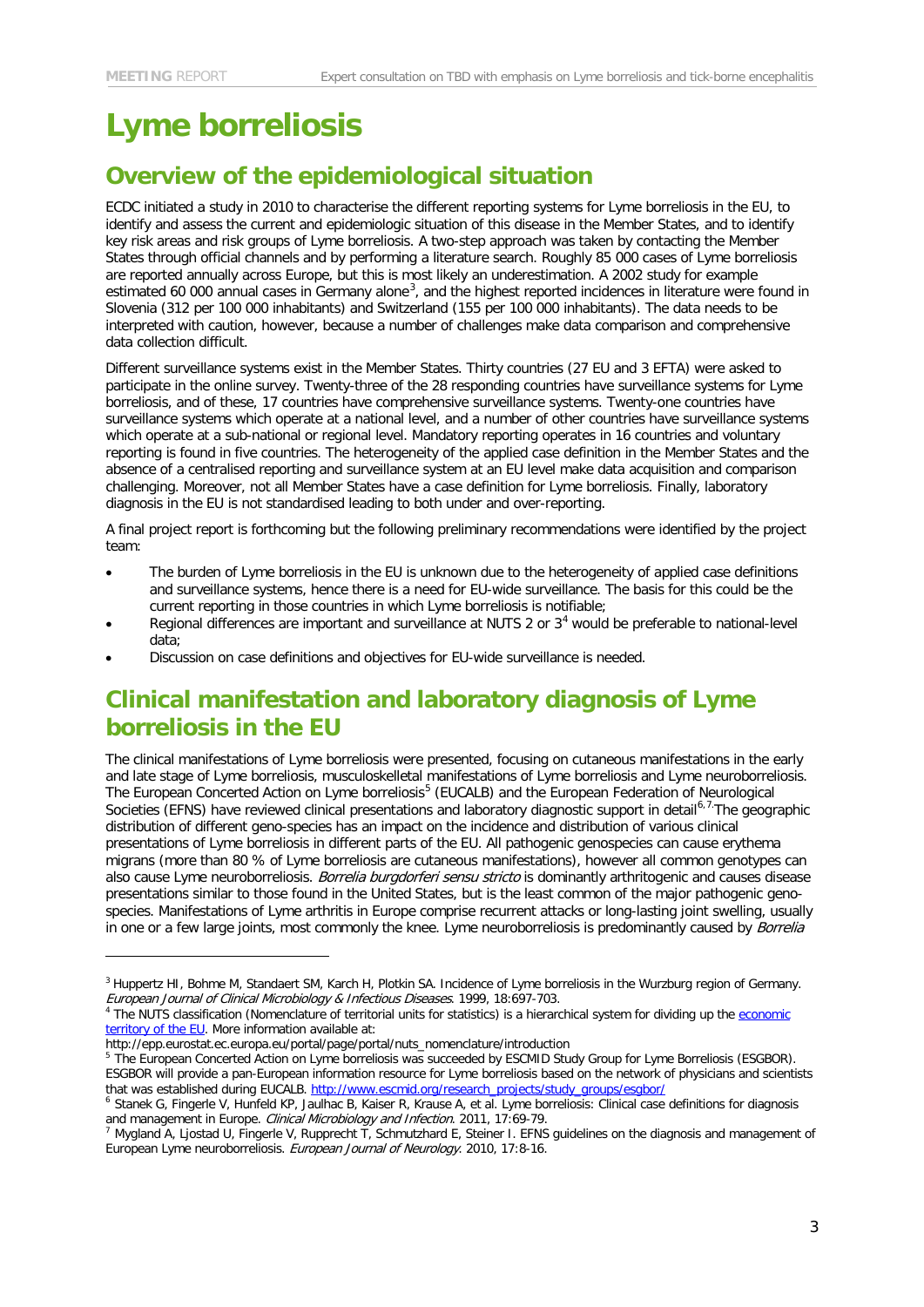garinii which is widespread in the EU, particularly in Western Europe. The most common geno-species in central and eastern European countries and Scandinavia is *Borrelia afzelii*, which causes erythema migrans lesions that are less rapidly progressive and have less evidence of inflammatory response than those caused by *Borrelia burgdorferi* s.s. or Borrelia garinii. People infected by Borrelia afzelli are also less likely to have extra-cutaneous manifestations, but can suffer from acrodermatitis chronica atrophicans, an indolent progressive skin condition which may persist for years if left untreated.

The EUCALB case definitions and EFNS guidelines for Lyme neuroborreliosis recommend that laboratory support should be sought for the clinical diagnosis of all manifestations of Lyme borreliosis other than erythema migrans, as clinical features of later stage presentations are not unique to *Borrelia burgdorferi* infection. In all cases the clinical presentation and tick exposure risk should be carefully evaluated and tests performed only on patients in whom there is a significant likelihood of Lyme borreliosis, i.e. the pre-test likelihood of infection should be evaluated. In recent years there has been a tendency for 'tests for Lyme disease' to be included as part of a broad serological investigation panel without adequate consideration of its appropriateness in the individual patient's case. Indiscriminate testing can lead to misleading results. Hence, the absence of clinical criteria means it is not a Lyme borreliosis case, but an asymptomatic sero-positive from previous exposure or a false-positive (false-positive – even more likely in case of isolated positive IgM; IgM are also not helpful for the diagnosis of chronic disease, because levels remain high).

Current laboratory tests for Lyme borreliosis are vastly better than the prototype tests of 20–30 years ago. The currently available tests are reasonably accurate, provided that they are correctly applied and their limitations understood (considering clinical findings, tick exposure risk, pre-test probabilities and predictive values rather than raw sensitivity/specificity parameters). The limitations of the antibody tests are linked with the slow development of antibody response in early infection which can take some weeks and is related to the infecting geno-species. Most of the tests are developed for *Borrelia burgdorferi s.s.* which is the least common geno-species in the EU. Moreover the antibody response may reflect previous exposure rather than current infection and may be abrogated with prompt treatment.

The establishment of a bio-bank of material from patients with well-described clinical manifestations and wide geographic distributions, and from other patients with non-Lyme but other well-defined illnesses is pivotal for independent evaluations of current and new assays. Furthermore, studies to assess background regional seroprevalences will be useful both for epidemiological purposes and in rational development of serological tests. A European-wide quality assessment scheme for antibody tests, independent of any manufacture, is needed (a molecular external quality assessment is currently available through Quality Control for Molecular Diagnostics<sup>[8](#page-2-4)</sup>) as well as careful evaluation of automated polymerase chain reaction systems.

Improvement of the clinical and laboratory diagnosis of Lyme borreliosis is possible by the development of guidance for physicians on best practice, and actively promoting rational use of diagnostic tests and antibiotic treatments. A standardised laboratory test procedure should be developed and serve as a tool to help with the interpretation of possible cases (pre-test probability of having Lyme borreliosis according to clinical signs). This would be particularly valuable, as misinformation on tests is common and multiple unfocused screening is often practiced, leading to false positives, especially in areas with high endemicity.

### **Surveillance of Lyme borreliosis in the EU**

Public awareness of Lyme borreliosis is growing. The infection risk appears not only in forests but more and more in backyards and parks, which attracts more attention from the public. In addition, in some countries strong groups of patients put pressure on representatives and public health services regarding diagnosis and treatment. These concerns need to be taken more into account by local and national public health services.

Lyme borreliosis likely presents a significant morbidity which is currently un-quantified in any meaningful way, other than in prospective studies in high-endemic areas. As a result, it presents an unknown burden and therefore an unknown and un-defined requirement for responses from the health system despite political and public awareness.

The meeting recognised that surveillance of Lyme borreliosis at the EU level would certainly be of value and that collection of comparable data throughout Europe would allow for the assessment of the disease burden, trends in the EU, and the impact of public health measures (if any). These assessments are currently not possible due to the differences in reporting systems, applied case definitions and laboratory practices. However no consensus existed during the meeting on whether EU-wide surveillance would be best achieved through a mandatory notification system, through specific surveys or through a sentinel system. Not all countries face the same burden of Lyme

j

<sup>&</sup>lt;sup>8</sup> Quality Control for Molecular Diagnostics (QCMD) is an independent International External Quality Assessment (EQA) / Proficiency Testing (PT) organisation [\(http://www.qcmd.org\)](http://www.qcmd.org/)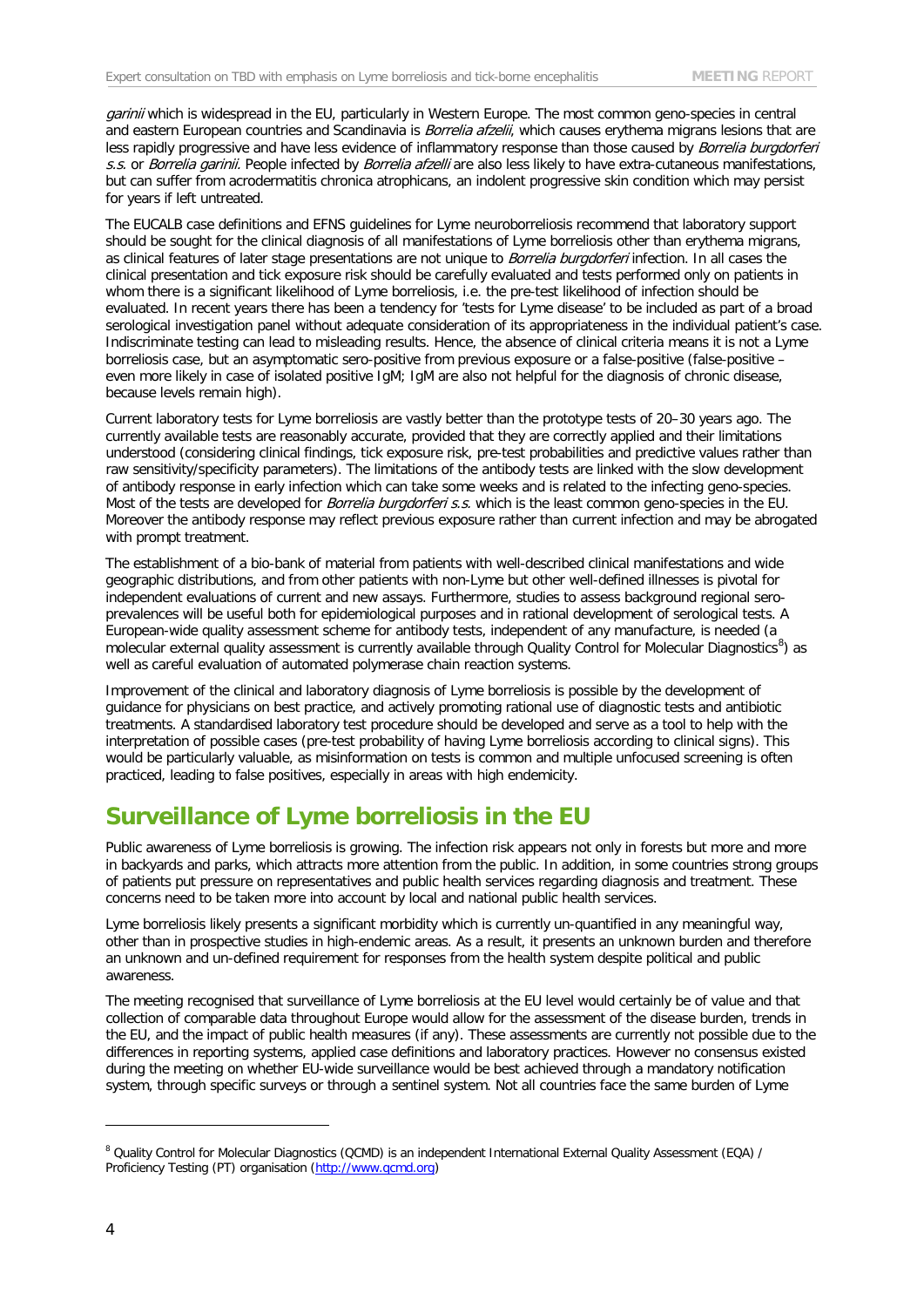borrelisos and the clinical picture is not specific enough to make the disease mandatorily notifiable. Moreover, control options for Lyme borreliosis are limited to individual prevention with unknown impact. Notification might result in an increased administrative burden for public health workers and practitioners because of the frequency of the disease. Other alternatives to mandatory notifications are available such as sentinel or population based prospective studies. Yet, in some countries Lyme borreliosis is a mandatory notifiable disease and any initiative at EU level should not interfere with the already existing system but instead support it.

The Lyme borreliosis surveillance should keep in mind that Lyme borreliosis is a focal disease and data needs to be collected at a sub-national level to accurately follow trends. High risk areas inside countries should also be prioritised. Furthermore, surveillance of Lyme borreliosis should aim more for a specific (not all cases are detected, but the cases that are recorded are real cases) rather than a sensitive system, (collecting each case, but less reliable diagnosis). Lyme borreliosis diagnosis currently faces a problem of misdiagnosis leading to under as well as over-diagnosis. Therefore, surveillance of Lyme borreliosis should avoid these pitfalls by being more specific and following real trends. Moreover, Lyme borreliosis is transmitted by the bite of an Ixodes ricinus tick (it is not contagious) and does not occur in outbreaks therefore knowledge of each single case is not needed in order to assess general trends.

The meeting suggested that countries, or regions within countries that implement Lyme borreliosis surveillance should, regardless of the system, at least include Lyme neuroborreliosis enabling comparison across regions and countries. The use of Lyme neuroborreliosis has the following advantages:

- Lyme neuroborreliosis is relevant for the EU because the common geno-species *Borrelia garinii* is linked with Lyme neuroborreliosis;
- The correct diagnosis of Lyme neuroborreliosis is possible with the existing clinical and laboratory diagnostic algorithms;
- Lyme neuroborreliosis diagnosis is often more reliable, as clinical pictures are more specific and cases are usually investigated with laboratory methods;
- Preventive measures, such as early treatment of all erythema migrans cases by antibiotics, seems to prevent the occurrence of Lyme neuroborreliosis (Swedish approach). A public health intervention seems to be available.

The use of Lyme neuroborreliosis has however the following drawbacks:

- Lyme neuroborreliosis is only the tip of the iceberg, especially if only more severe/late forms are taken into account;
- In some countries only a few cases of Lyme neuroborreliosis occur and erythema migrans case counting might give a more accurate measure of the burden of disease;
- If sentinel surveillance is in place, the network has to be dense because cases are relatively rare;
- Preventive measures, such as early treatment of all erythema migrans cases by antibiotics, seem to prevent the occurrence of Lyme neuroborreliosis (Swedish approach), lowering the incidence to a very few cases, that no longer reflect real trends or the burden of disease;.
- Early cases of Lyme neuroborreliosis are often treated by the general practitioner and are not confirmed and reported.

## **Conclusion**

Lyme borreliosis is probably one of the most prevalent vector-borne diseases in Europe. The complexity of the disease (with many clinical outcomes and many possible laboratory practices in use resulting in both under and over-reporting) may imply that it is not feasible to require mandatory reporting of Lyme borreliosis in general in Europe. Data collection would be too inaccurate and the reporting requirements would create a burden on the reporting Member States. Moreover, as the disease does not occur in outbreaks, a system should be able to follow general trends but it may not be necessary to detect every single case. Yet, data collection at EU level would be of value as Lyme borreliosis currently presents an unknown burden and therefore an unknown and un-defined requirement of responses from health systems despite the considerable political and public awareness.

Therefore, the following steps are proposed to improve clinical and laboratory diagnosis and data collection at the EU level:

• Development of evidence-based guidance on clinical and laboratory diagnosis of Lyme borreliosis. EUCALB and EFNS have already reviewed clinical presentations and laboratory diagnostic support in detail. The guidance should collect the available evidence and translate it in a communication package for physicians and laboratories.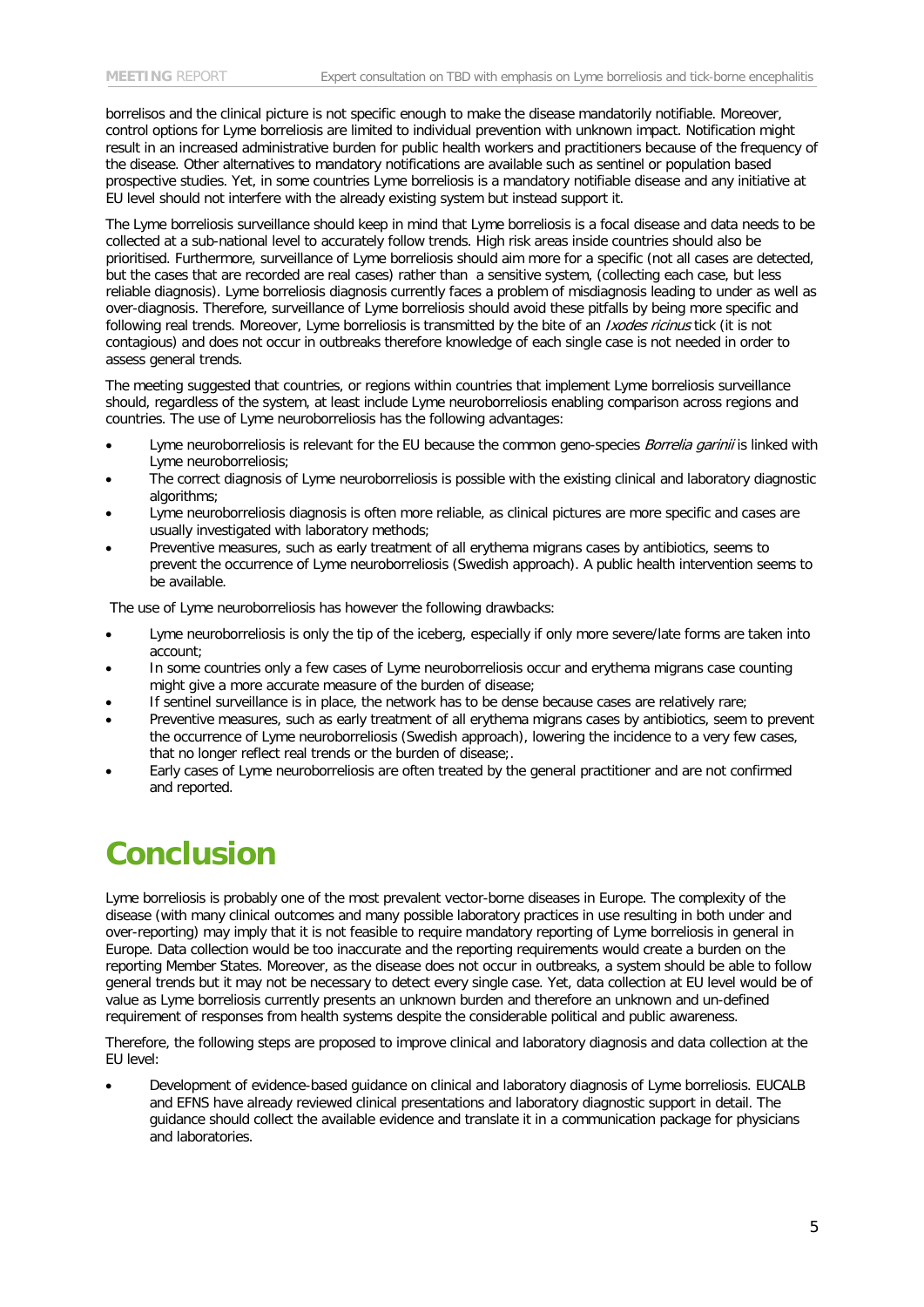- Countries that implement a Lyme borreliosis surveillance system or set-up specific surveys should, regardless of their system, be encouraged to include Lyme neuroborreliosis, allowing the comparison across regions and countries. A case definition for the surveillance of Lyme neuroborreliosis should therefore be developed.
- It would be of value if ECDC explores the possibilities to support or set-up a (voluntary) data collection system of Lyme neuroborreliosis across EU countries.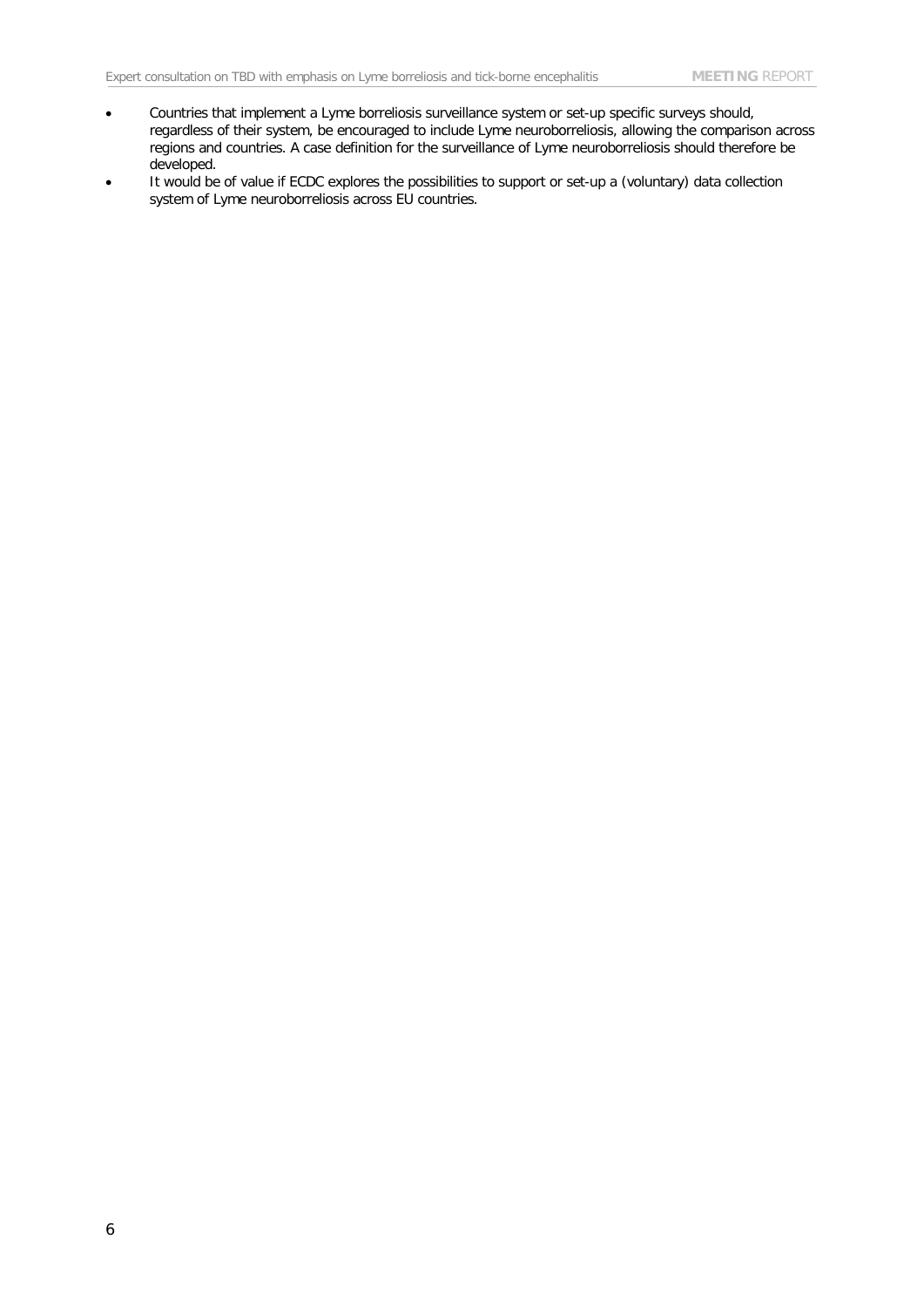# **Tick-borne encephalitis**

## **Overview of the epidemiological situation of tick-borne encephalitis, Q fever and tick-borne rickettsiosis**

The ECDC financed project on tick-borne encephalitis, Q fever and rickettsiosis had similar objectives as the project on Lyme borreliosis: namely to identify and assess the current epidemiologic situation for these diseases in the EU, and to identify key risk areas and risk groups of these tick-borne diseases in the EU. Additionally, the project was asked to provide ECDC with data for input into its 'burden of disease' project. A similar two-step approach was taken by contacting the Member States through official channels for a questionnaire based survey and by performing a literature search.

Surveillance systems for tick-borne encephalitis exist in 20 out of 30 participating countries in the online survey, with a surveillance case definition adopted in 10 of 20 countries. Case definitions used in particular countries differ in terms of criteria and case classification adopted. An overview of the situation of tick-borne encephalitis was presented. Overall, the following conclusions were made:

- Different case definitions prevent straightforward comparisons of cases reported in different countries;
- Studies evaluating tick-borne encephalitis risk come mainly from a few high-endemic countries (72% articles from six countries: Czech Republic, Germany, Lithuania, Slovenia, Sweden and Switzerland);
- Among 12 countries from which no studies were published, three reported high-risk areas (Bulgaria, Romania and Slovakia).

Surveillance systems for Q fever, notifiable at the EU level since 2005 exist in 21 of the 30 participating European countries, with a surveillance case definition adopted in 15 out of the 21 countries. In eight countries the common, standardized EU case definition is used. Overall following conclusions were made:

- There is a relatively uniform implementation of surveillance and use of compatible case definitions in the EU;
- There is a good basis for further standardization of Q fever surveillance in Europe, along with facilitation of valid microbiological methods for *Coxiella burnetii* infections confirmation;
- Only 12 countries have at least one reference laboratory;
- Laboratory confirmation seems to be rarely requested in most countries only sporadic reports and outbreaks are reported.

Surveillance systems for rickettsioses exist in 14 of the 30 participating European countries, with a surveillance case definition adopted in seven out of the 14 countries. There are considerable differences between case definitions used in particular countries. Laboratory diagnosis of suspected rickettsial infection seems to be limited to four countries (Italy, France, Portugal and Spain).

A detailed report on the three tick-borne diseases will become available in 2012.

### **Proposal of case definition of tick-borne encephalitis**

The following case definition of tick-borne encephalitis (TBE) was proposed as an outcome of the meeting:

#### **Clinical criteria**

• Person with (clinical) symptoms of inflammation of the central nervous system (CNS) (e.g. meningitis, meningo-encephalitis, encephalomyelitis, encephaloradiculitis)

#### **Epidemiological link**

- Person exposed to the same food source (unpasteurised dairy products) as a confirmed TBE case during an outbreak
- Possible exposure to 'tick bite in an endemic area' or 'stay in an endemic area' (No consensus was reached on the inclusion of an exposure to ticks in endemic areas as an epidemiological link; see discussion below on tick exposure)

#### **Laboratory criteria**

For a probable case:

Detection of TBE-specific IgM-antibodies in a unique serum sample<sup>a</sup>

#### For a confirmed case:

Detection of TBE-specific IgM- and IgG-antibodies in the serum<sup>a,b</sup>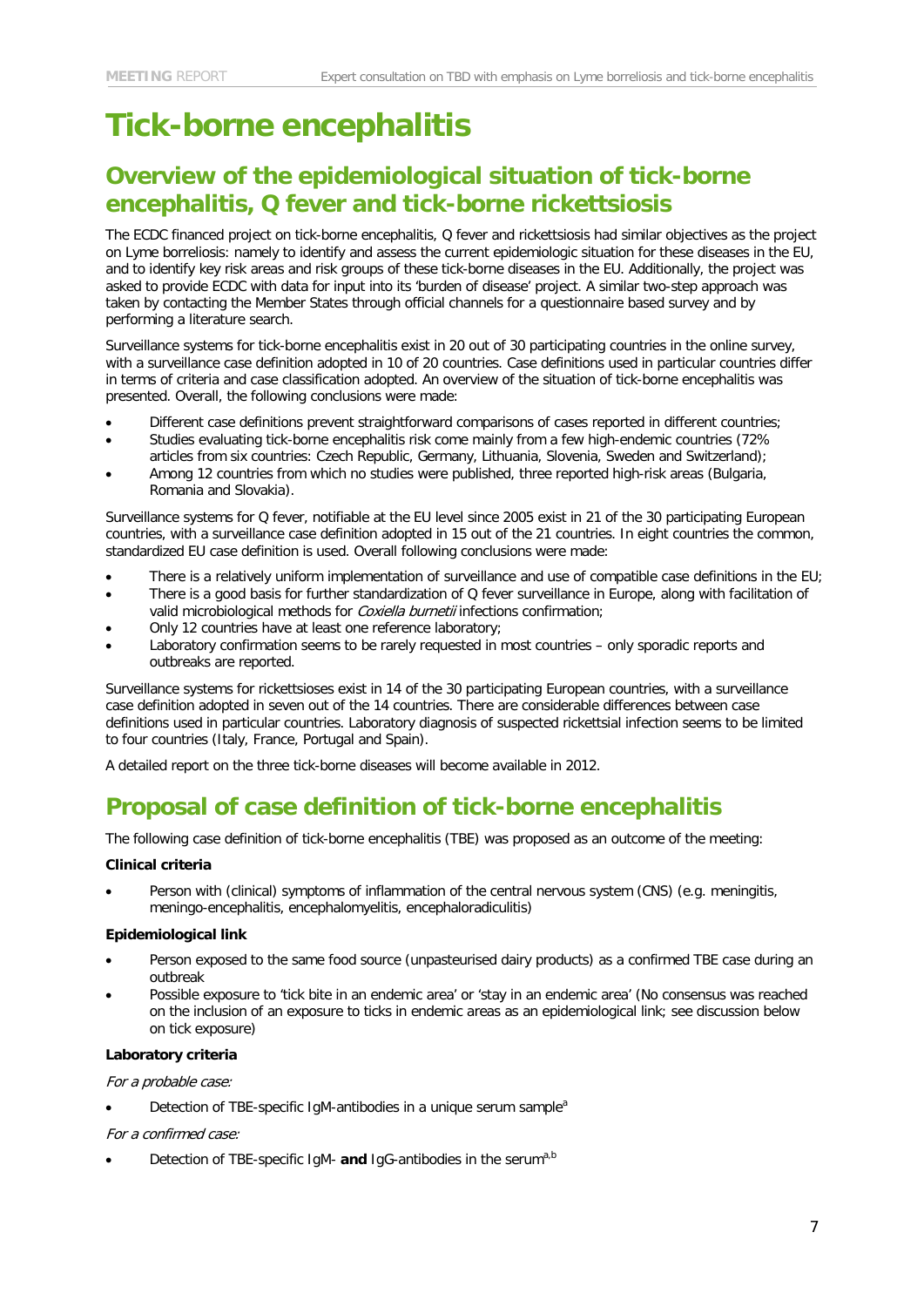- Detection of IgM or IgM and IgG in the  $CSF<sup>c</sup>$
- Sero-conversion or significant increase of TBE-specific antibodies in paired serum samples<sup>a,b</sup>
- Detection of TBE viral nucleic acid in clinical specimen<sup>c</sup>
- Isolation of TBE virus from clinical specimen $<sup>c</sup>$ </sup>

a Remark for any serological testing: interpretation of serological results has to be according to the vaccination status and previous exposure to other flaviviral infections.

**b** Confirmation of TBE-specific antibodies by serum neutralization assay is desired.

<sup>c</sup> CSF, blood or other body fluid or tissue

#### **Case classification**

Possible case:

Not applicable

#### Probable case:

- Any person meeting the clinical criteria and the laboratory criteria for a probable case, OR
- Any person meeting the clinical criteria with an epidemiological link

#### Confirmed case

• Any person meeting the clinical criteria and one of the laboratory confirmation criteria

### **Discussion – tick exposure as epidemiological link**

#### **Arguments against including tick exposure as an epidemiological link:**

- Tick exposure is not an epidemiological link sensu stricto, it is a risk factor. It can be used by clinicians in the differential diagnosis; however it is not considered to be specific enough to include it as part of an EU case definition.
- All persons with symptoms of inflammation of the central nervous system (e.g. meningitis, meningoencephalitis, encephalomyelitis, encephaloradiculitis) in an endemic area become probable cases of TBE.
- The definition of endemic areas for TBE is cumbersome. Definitions based on human case numbers alone neglect the risk of exposure to infected ticks e.g. in areas where vaccination coverage is high the number of human cases does not indicate the risk of exposure.
- Endemic areas are not well delineated in the EU; therefore it is impractical to include endemic areas in case definitions. One solution could be that an endemic area should be defined by national risk assessments.

#### **Arguments for including tick exposure as an epidemiological link:**

- Recall of tick bite is a more specific indicator than tick exposure and could be sufficient to define a probable case.
- Including tick exposure in the probable case definition allows inclusions of cases in countries where laboratory confirmation is not systematically done; endemic countries with high numbers of cases could limit reporting to confirmed cases.
- If this exposure is to be considered, a time frame specifying exposure in the previous month should be specified

## **Conclusion**

The project on tick-borne encephalitis, Q fever and tick-borne rickettioses gave a good overview of the applied case definitions, ongoing surveillance systems and the current epidemiological situation in EU/European Free Trade Association (EFTA) countries. A detailed report of this project is being prepared and will be become publically available in 2012.

The TBE case definition, discussed during the meeting, was proposed to the network committee that will decide whether it will be included in the list of mandatory notifiable diseases at the EU level.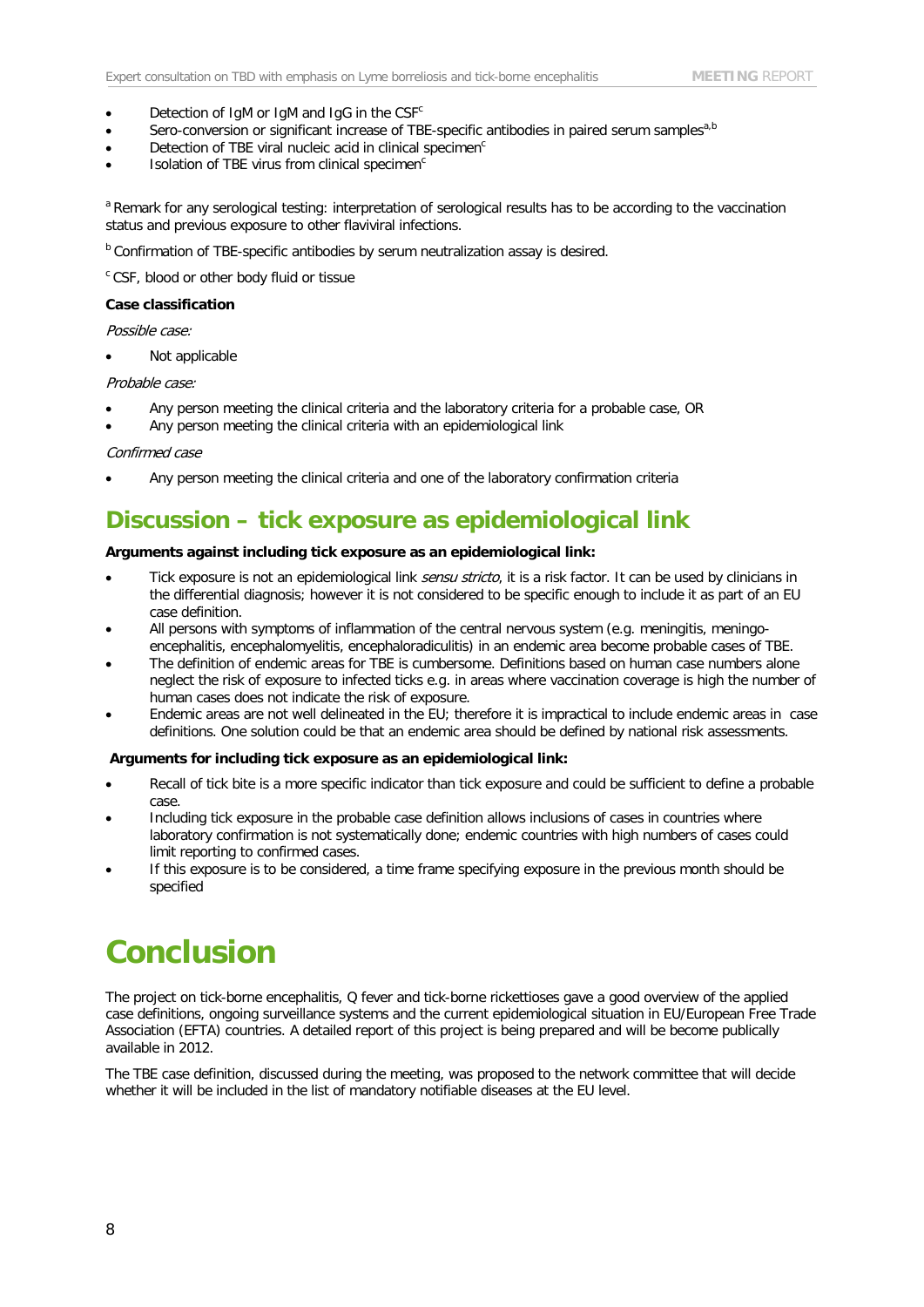# **Annex 1: List of participants**

| Andras Lakos             | The Centre for Tick-Borne Diseases, Hungary                                      |
|--------------------------|----------------------------------------------------------------------------------|
| Annapaola Rizzoli        | Fondazione Edmund Mach, Italy                                                    |
| Auksė Mickienė           | University of Health Sciences, Lithuania                                         |
| Benoit Jaulhac           | Laboratoire de Bactériologie des Hôpitaux Universitaires de Strasbourg, France   |
| Dag Nyman                | Åland Borrelia Group, Finland                                                    |
| Elisabeth Couturier      | InVS - Institut de Veille Sanitaire, France                                      |
| Fortunato Paolo D'Ancona | National Centre for Epidemiology, Surveillance and Health Promotion, Italy       |
| <b>Gerold Stanek</b>     | Medical University of Vienna, Austria                                            |
| Göran Günther            | Uppsala University Hospital, Sweden                                              |
| Hans-Iko Huppertz        | Paediatrics/rhumato, Germany                                                     |
| Heidelore Hofmann        | Klinik für Dermatologie und Allergologie Technische Universität München, Germany |
| Hendrik Wilking          | Robert Koch Institute, Germany                                                   |
| Irina Lucenko            | Infectology Center of Latvia, Latvia                                             |
| Iva Christova            | National Centre of Infectious and Parasitic Diseases, Bulgaria                   |
| Margareta Eriksson       | Astrid Lindgrens Barnsjukhus, Sweden                                             |
| Marta Grgic-Vitek        | National Institute of Public Health of Slovenia, Slovenia                        |
| Martin Pfeffer           | University of Leipzig, Germany                                                   |
| Paul McKeown             | Health Protection Surveillance Centre, Ireland                                   |
| Pawel Stefanoff          | National Institute of Public Health, National Institute of Hygiene, Poland       |
| Ram Dessau               | Slagelse Hospital, Denmark                                                       |
| Susan O'Connell          | Health Protection Agency, United Kingdom                                         |
| Sophie Dhollander        | European Food Safety Authority, Italy                                            |
| <b>Tobias Rupprecht</b>  | Anpo Kliniken Ag, Germany                                                        |
| Volker Fingerle          | Bavarian Health and Food Safety Authority, Germany                               |
| Wilfrid van Pelt         | National Institute for Public Health and the Environment, The Netherlands        |
| Eva Warns-Petit          | ECDC, Sweden                                                                     |
| Herve Zeller             | ECDC, Sweden                                                                     |
| Jonathan Suk             | ECDC, Sweden                                                                     |
| Laurence Marrama         | ECDC, Sweden                                                                     |
| Wim Van Bortel           | ECDC, Sweden                                                                     |
|                          |                                                                                  |